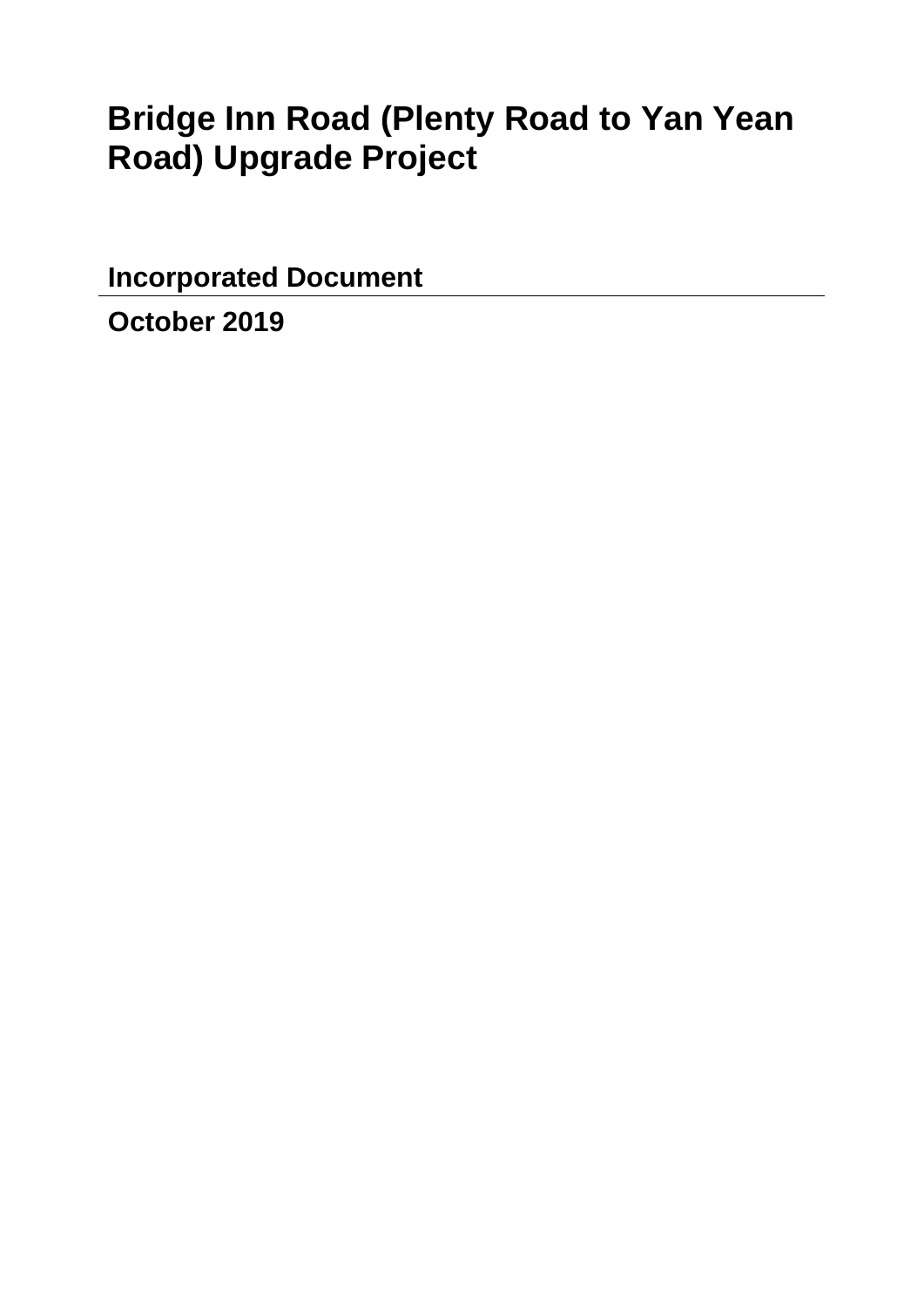## **1. INTRODUCTION**

- 1.1 This document is an incorporated document in the Whittlesea Planning Scheme (planning scheme) and is made pursuant to section 6(2)(j) of the *Planning and Environment Act 1987*.
- 1.2 The land identified in Clause 3 of this document may be used or developed in accordance with the specific control in Clause 4 of this document.
- 1.3 The control in this document prevails over any contrary or inconsistent provision in the planning scheme.

## **2. PURPOSE**

2.1 The purpose of the control in Clause 4 is to allow the use and development of land described in Clause 3 of this document for the purposes of upgrading Bridge Inn Road between Plenty Road, Mernda and Yan Yean Road, Doreen (project).

## **3. LAND TO WHICH THIS INCORPORATED DOCUMENT APPLIES**

3.1 The control in this document applies to the land shown as SCO9 on the planning scheme maps forming part of the planning scheme (project land).

# **4. CONTROL**

### **Exemption from planning scheme requirements**

- 4.1 Despite any provision to the contrary or any inconsistent provision in the planning scheme, no planning permit is required for, and no provision in the planning scheme operates to prohibit, restrict or regulate the use and development of the project land for the purposes of the project.
- 4.2 The project includes, but is not limited to, the following use and development:
	- a. Roadworks including the upgrade and duplication of Bridge Inn Road, intersection and bridge upgrades, a new road bridge, and shared off-road pedestrian and cycle paths.
	- b. Creating or altering access to roads, including roads in a Road Zone, Category 1 or land in a Public Acquisition Overlay.
	- c. Ancillary activities including, but not limited to:
		- i. Creating and using lay down areas for construction purposes.
		- ii. Stockpiling of excavation material.
		- iii. Constructing and using temporary site workshops and storage, administration and amenities buildings.
		- iv. Removing, destroying or lopping trees and vegetation, including dead vegetation.
		- v. Constructing scaffolding, working platforms and pedestrian access to construction or maintenance areas.
		- vi. Demolishing and removing buildings and works.
		- vii. Relocating, modifying, upgrading and installing services and utilities.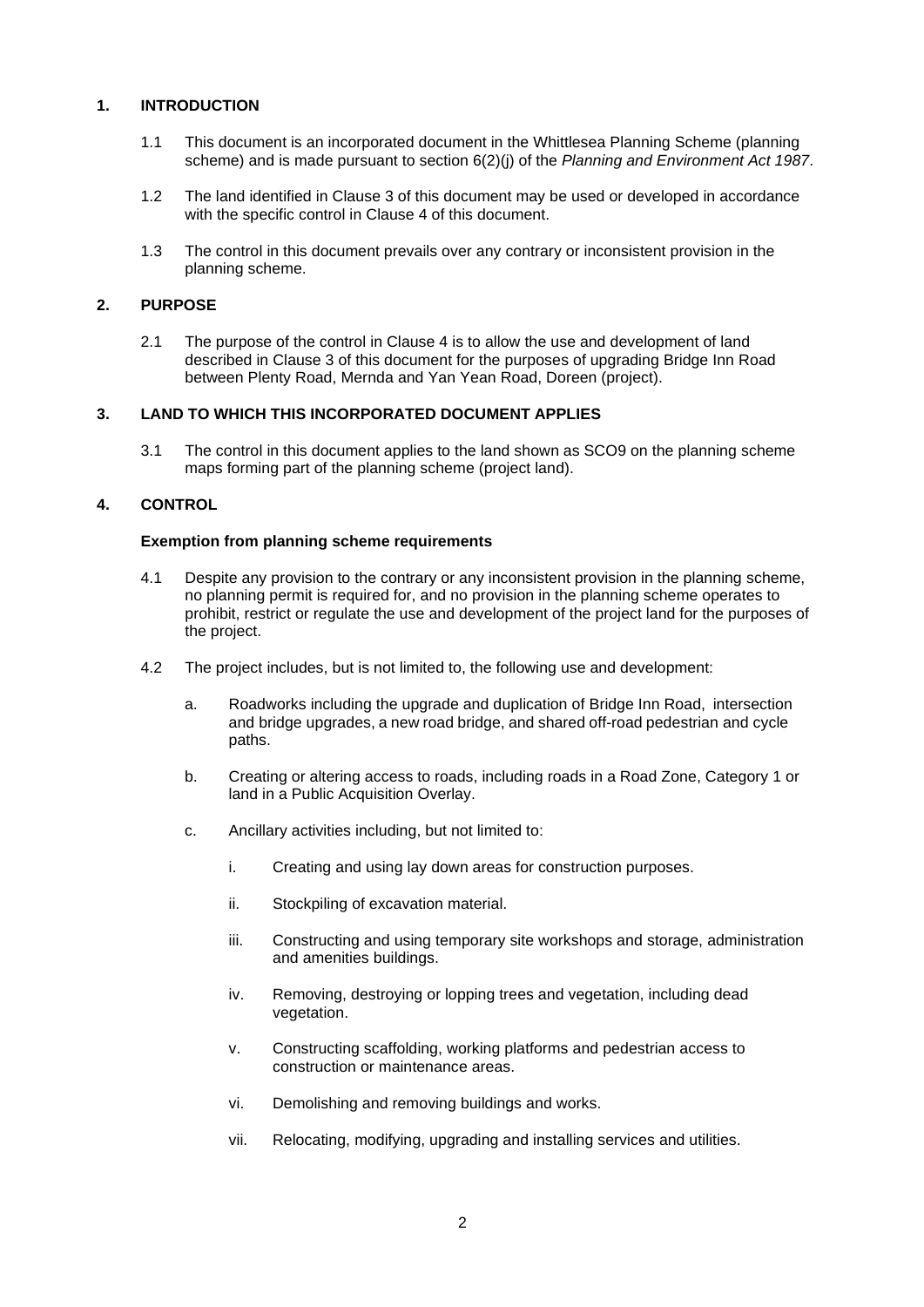- viii. Constructing and using temporary access roads, diversion roads and vehicle parking areas.
- ix. Constructing fences, temporary site barriers and site security.
- x. Constructing or carrying out works to create or alter roads, car parking areas, bunds, mounds, shared use paths, landscaping, excavate land, salvage artefacts and alter drainage.
- xi. Earthworks including cutting and spoil removal, and formation of drainage works.
- xii. Displaying signs.
- xiii. Subdividing and consolidating land.
- xiv. Storage and assembly of materials required for the project.
- xv. Restoration and reinstatement works.

## **Conditions**

- 4.3 The use and development permitted by this incorporated document must be undertaken in accordance with the following conditions:
- 4.4 Environmental management
	- 4.4.1 An Environmental Management Strategy (EMS) must be prepared to the satisfaction of the Minister for Planning. The EMS must be prepared in consultation with the Whittlesea City Council (council). The EMS must include:
		- a. A summary of key construction methodologies.
		- b. An overarching framework for site or works specific measures to reduce and manage environmental and amenity effects during construction of the project.
		- c. A summary of the consultation that informed the preparation of the EMS and a summary of the proposed ongoing engagement activities with council, the community and other stakeholders during construction of the project, including enquiries and complaints management.
		- d. A summary of performance monitoring and reporting processes, including auditing to ensure environmental and amenity effects are reduced and managed during construction of the project.

#### 4.5 Native vegetation

- 4.5.1 Prior to removal of native vegetation (excluding native vegetation removed under Clause 4.12), information about that native vegetation in accordance with Application Requirements 1, 5 and 9 of the *Guidelines for removal, destruction or lopping of native vegetation* (DELWP, December 2017) (Guidelines) must be provided to the satisfaction of the Secretary to the Department of Environment, Land, Water and Planning (DELWP). For the avoidance of doubt, the information provided to the Secretary to DELWP must include information about any native vegetation that has been, or is to be, removed under Clause 4.12.
- 4.5.2 Prior to removal of native vegetation (excluding native vegetation removed under Clause 4.12), the biodiversity impacts from the removal of that native vegetation must be offset in accordance with the Guidelines, and evidence that the required offset(s) has been secured must be provided to the Secretary to DELWP.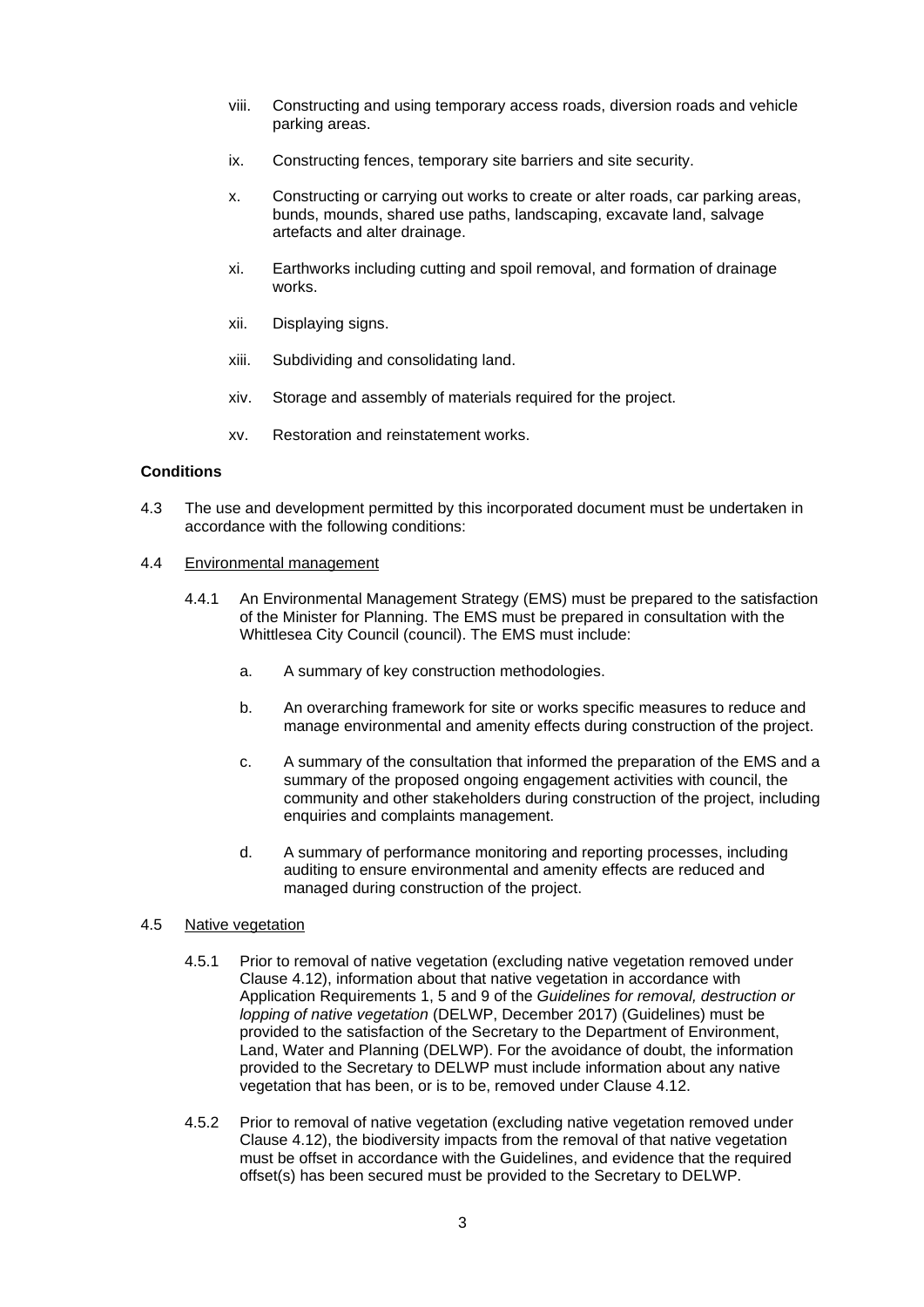- 4.5.3 In exceptional circumstances, the Secretary to DELWP may vary the timing requirement in Clause 4.5.2.
- 4.5.4 The secured offset(s) for the project may be reconciled at the completion of the Project in accordance with the *Assessor's handbook – Applications to remove, destroy or lop native vegetation* (DELWP, October 2018).
- 4.5.5 For the purpose of this document, the term 'remove native vegetation' includes to destroy and/or lop native vegetation.

For land inside the MSA program area which is regulated by the Biodiversity Conservation Strategy for Melbourne's Growth Corridors (Department of Environment and Primary Industries, June 2013), the following condition applies:

4.5.6 Prior to the proposed removal, destruction, lopping and offsetting of native vegetation and/or species habitat necessary for the construction of the project, habitat compensation obligations must be satisfied in accordance with the Biodiversity Conservation Strategy for Melbourne's Growth Corridors (Department of Environment and Primary Industries, June 2013) and Habitat Compensation under the Biodiversity Conservation Strategy (August 2013), to the satisfaction of the Secretary to DELWP.

### 4.6 Heritage

- 4.6.1 Where, but for this document, a planning permit would be required under the planning scheme for development within a Heritage Overlay, a Heritage Impact Statement must be prepared in consultation with council and to the satisfaction of the Minister for Planning. The Heritage Impact Statement must be consistent with the requirements of Clause 22.04 (Heritage Conservation Policy) of the planning scheme.
- 4.7 Landscaping and urban design
	- 4.7.1 An urban design statement must be prepared in consultation with council and the project's Urban Design Advisory Panel and submitted to the Minister for Planning. The statement must demonstrate how the final design responds to the objectives of the Northern Road Upgrade – Landscaping and Urban Design Strategy.
- 4.8 Utility installation
	- 4.8.1 Where, but for this document, a planning permit would be required under the planning scheme for buildings and works associated with an above-ground utility installation, site plans and elevations must be prepared to the satisfaction of the Minister for Planning.
- 4.9 Flood management
	- 4.9.1 Buildings and works on land within the Floodway Overlay must be undertaken to the satisfaction of the relevant floodplain management authority.
- 4.10 Dry stone walls
	- 4.10.1 Where, but for this document, a planning permit would be required under the planning scheme to demolish, remove or alter a dry stone wall, a Dry Stone Wall Management Plan must be prepared in consultation with council and to the satisfaction of the Minister for Planning. The Dry Stone Wall Management Plan must be consistent with the requirements of Clause 22.04 (Heritage Conservation Policy) of the planning scheme.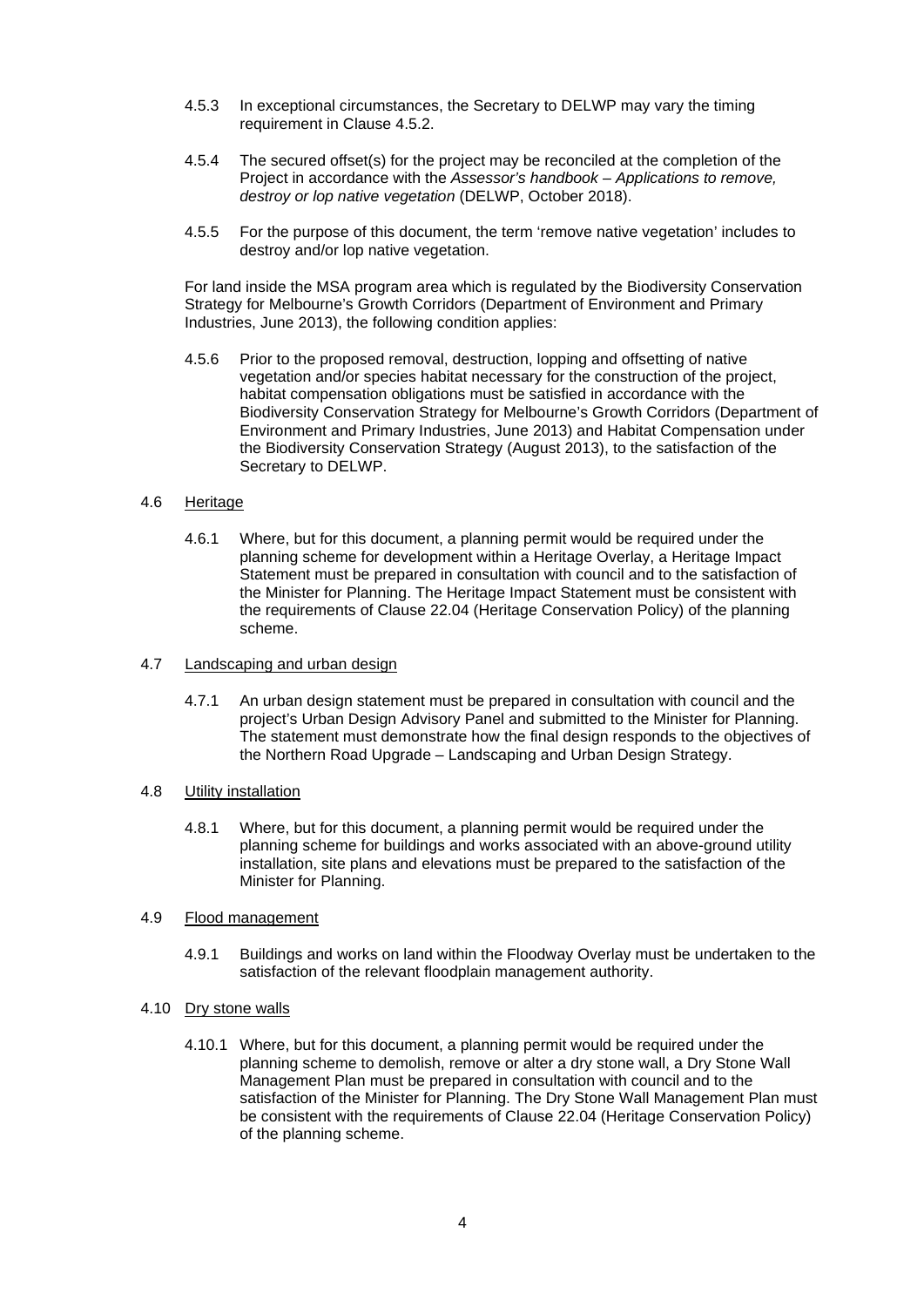### 4.11 Other conditions

- 4.11.1 Unless otherwise stated, the conditions set out in Clause 4 must be satisfied prior to the commencement of development (excluding preparatory buildings and works under Clause 4.12). The conditions may be satisfied in separate components or stages of the project, however each condition must be satisfied prior to commencement of development for that component or stage.
- 4.11.2 The plans and documents required under Clause 4 may be amended from time to time to the satisfaction of the Minister for Planning or relevant approving authority. In deciding whether a plan or document is satisfactory or whether to consent to an amendment to a plan or document, the Minister for Planning or relevant approving authority may seek the views of council or any other relevant authority.
- 4.11.3 The use and development of the land for the project must be undertaken generally in accordance with this document and the plans and documents prepared to the satisfaction of the Minister for Planning or relevant approving authority.

### 4.12 Preparatory buildings and works

- 4.12.1 Preparatory buildings and works for the project may commence on the land described in Clause 3 before the conditions set out in Clause 4 are satisfied.
- 4.12.2 Preparatory buildings and works for the project include but are not limited to:
	- a. Works, including vegetation removal, where, but for this document, a planning permit would not be required under the provisions of the planning scheme.
	- b. Investigating, testing and preparatory works to determine the suitability of land, and property condition surveys.
	- c. Construction and use of access points and working platforms.
	- d. Site establishment works including temporary site fencing and hoarding, site offices, and hardstand and laydown areas.
	- e. Construction, protection, modification, removal or relocation of utility services.
	- f. Establishment of environment and traffic controls, including designation of "no-go" zones.
	- g. Establishment of temporary car parking.
	- h. Demolition to the minimum extent necessary to enable preparatory works.
	- i. Removal of native vegetation to the minimum extent necessary to enable preparatory buildings and works.
	- j. Salvage of aboriginal cultural heritage material and other management actions required to be undertaken in compliance with a Cultural Heritage Management Plan approved under the *Aboriginal Heritage Act 2006* or otherwise in compliance with that Act.
- 4.12.3 Prior to the removal of native vegetation under Clause 4.12, information about the native vegetation to be removed must be provided to the Secretary to DELWP. The information provided to the Secretary to DELWP must include a description of, and maps showing, the native vegetation to be removed in accordance with Application Requirement 1 of the Guidelines.